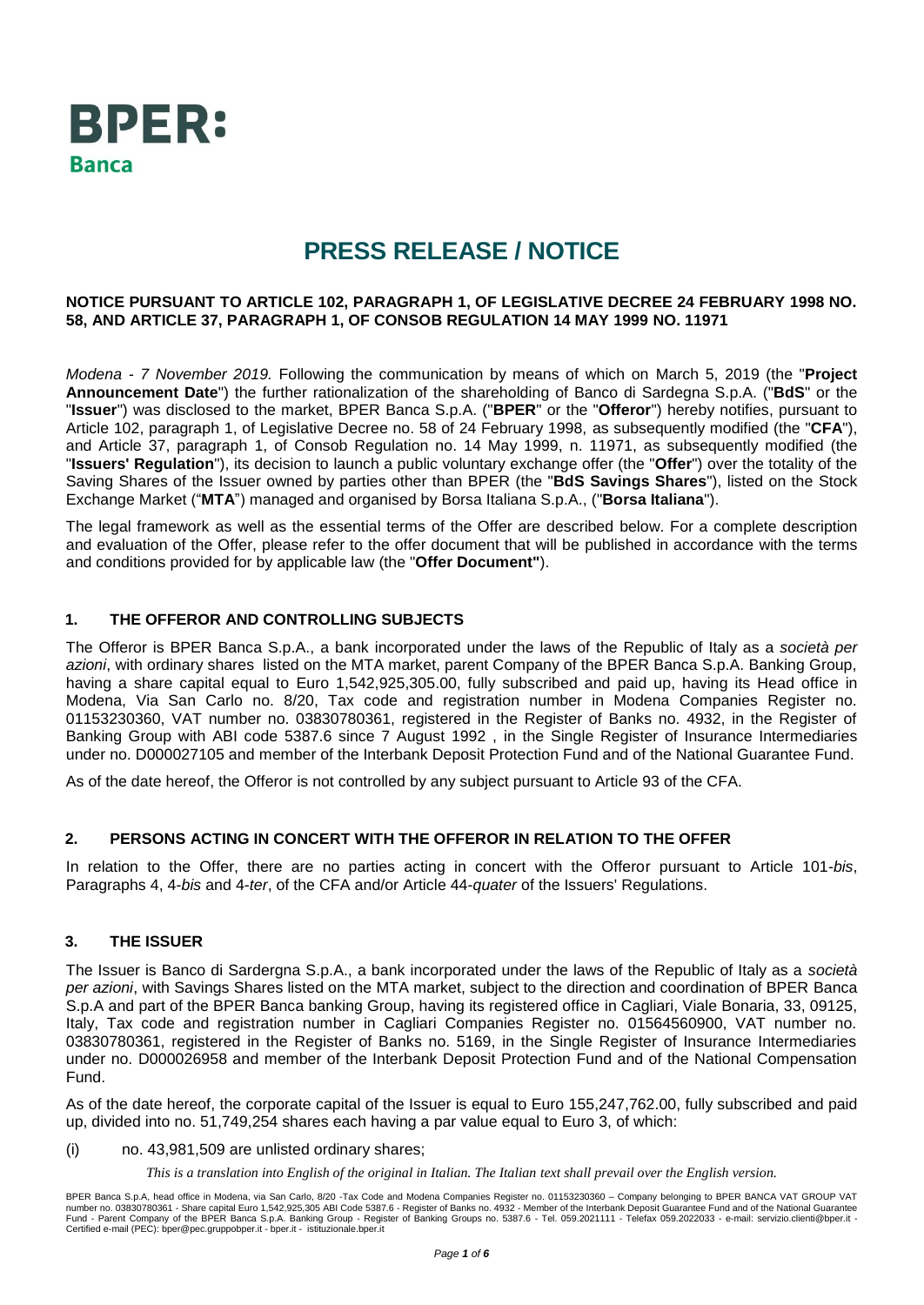- (ii) no. 1,167,745 are unlisted preferred shares;
- (iii) no. 6,600,000 are savings shares.

As of the date hereof, the Issuer does not own any treasury shares and has not issued any category of shares other than the ordinary, preferred and savings shares.

#### **4. FINANCIAL PRODUCTS COVERED BY THE OFFER**

The Offer in launched over no. 3,378,586 BdS Savings Shares, equal to all the outstanding Savings Shares of BdS which are not already owned by the Offeror. Any Saving Shares owned from time to time by the Offeror are excluded from the Offer.

Following this notice, as well as during the Acceptance Period (as defined below), as extended, as the case may be, the Offeror reserves its right to purchase BdS Savings Shares in the open market (and, therefore, outside the context of the Offer) to the extent allowed by applicable law and, therefore, the number of Bds Savings Shares subject to the Offer may consequently decrease. Any purchase made in the open market will be disclosed pursuant to Article 41, paragraph 2, letter c) of the Issuers' Regulation.

The Bds Savings Shares tendered to the offer shall be freely transferrable to the Offeror and free from any burdens encumbrance of any kind and nature, in *rem*, contractual or personal.

The Offer is addressed, indistinctly and on equal terms, to all the shareholders owning BdS Savings Shares.

As of the date hereof, the Issuer has not issued any bond which may be converted in BdS shares, warrants and/or financial instruments granting voting rights, even limited to specific matters, in the ordinary and extraordinary shareholders' meeting of the Issuer, and/or any other financial instrument granting to third parties the right to purchase Savings Shares or voting rights, even of limited nature.

# **5. CONSIDERATION AND TOTAL COUNTERVALUE OF THE OFFER**

For each of the BdS Savings Shares tendered to the Offer, the Offeror will pay to the shareholders a consideration equal to no. 2.33 BPER newly issued ordinary shares, with full dividend rights and the same characteristics of the BPER ordinary shares outstanding at the date of the issuance (the "**Consideration**"). Therefore, any person adhering to the Offer will receive no. 7 BPER newly issued ordinary shares for every no. 3 BdS Savings Shares tendered to the Offer.

On the basis of the official price of the BdS Savings Shares and the BPER ordinary shares as recorded on November 6, 2019, the Consideration expresses a valorization equal to approximately Euro 9.82 per BdS Savings Share.

The Consideration includes a premium of 5.0% compared to the official closing price per BdS Savings Share recorded on November 6, 2019 (*i.e.*, the last trading day before the announcement of the Offer), equal to Euro 9.36 per BdS Savings Share, as well as a premium of 36.0% compared to the official closing price per Bds Savings Share, recorded on March 5, 2019 (*i.e.*, the last trading day before the Project Announcement Date) (source: Borsa Italiana).

The data included in the table below refers to the average weighted prices in relation to the volumes traded during the reference period, starting from November 6, 2019 (*i.e.*, the last trading day before the date of this notice) and March 5, 2019 (*i.e.*, the last trading day before the Project Announcement Date) (source: Borsa Italiana).

| Period of        | Weighted average price (*) | Price v. Weighted average price |
|------------------|----------------------------|---------------------------------|
| Reference        | (Euro)                     |                                 |
| November 6, 2019 | 9,36                       | 5,0%                            |
| 1 month          | 8,74                       | 12,4%                           |
| 3 months         | 8,25                       | 19,1%                           |
| 6 months         | 8,32                       | 18,1%                           |

(\*) *Weighted daily volume average of the official pricess. Source: Borsa Italiana.*

*This is a translation into English of the original in Italian. The Italian text shall prevail over the English version.*

BPER Banca S.p.A, head office in Modena, via San Carlo, 8/20 -Tax Code and Modena Companies Register no. 01153230360 – Company belonging to BPER BANCA VAT GROUP VAT<br>number no. 03830780361 - Share capital Euro 1,542,925,305 Certified e-mail (PEC): bper@pec.gruppobper.it - bper.it - istituzionale.bper.it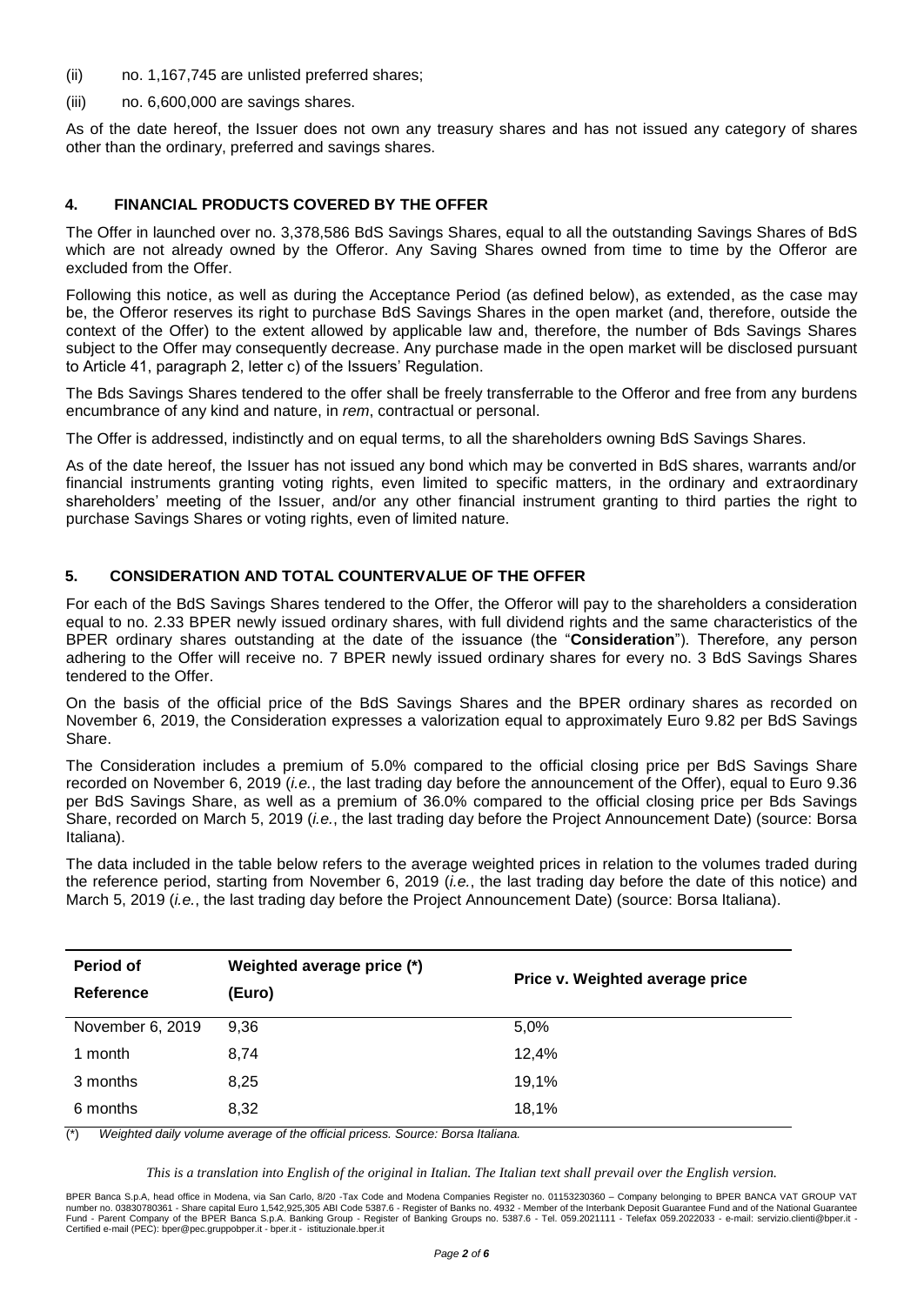| Period of<br><b>Reference</b> | Weighted average price (*)<br>(Euro) | Price v. Weighted average price |
|-------------------------------|--------------------------------------|---------------------------------|
| March 5, 2019                 | 7,22                                 | 36,0%                           |
| 1 month                       | 7,39                                 | 33,0%                           |
| 3 months                      | 7,46                                 | 31,7%                           |
| 6 months                      | 7.20                                 | 36,5%                           |

(\*) *Weighted average of official prices by daily volumes. Source: Borsa Italiana.*

The Consideration shall be deemed net of taxes, expenses, remunerations and fees, which shall be borne by the Offeror. The ordinary or substitute tax on capital gains, if applicable, shall be paid by the persons adhering to the offers.

The maximum total disbursement by the Offeror, in case of total take-up of the Offer, *i.e.*, by all the addressees of the same, will be equal to no. 7,883,368 BPER shares, corresponding to an increase of the corporate capital of the Offeror equal to Euro 23,650,104 plus a share premium equal to Euro 4,178,185, for a total amount of Euro 27,828,289 (the "**Maximum Disbursement**"). In such a case, the shareholders of BdS adhering to the Offer would jointly own around 1.5% of the corporate capital of the Offeror.

In light of the nature of the Consideration, the Offer is launched following an extraordinary shareholders' meeting of BPER held on 4 July 2019, which granted the Offeror's Board of Directors the power, pursuant to Article 2443 of the Italian Civil Code, to be exercised by June 30, 2020, to increase, in one or more tranches, in divisible way, with the exclusion of the preemption right pursuant to Article 2441, Paragraph 4, first line, of the Italian Civil Code, the corporate capital for a total maximum amount equal to Euro 40,993,513.60, including the share premium, if any, to be calculated pursuant to Article 2441, Paragraph 6, of the Italian Civil Code – also in light of the exchange *ratio* between the BdS Savings Shares and the BPER newly issued ordinary shares – through the issuance of a maximum amount of shares equal to no. 7,883,368, without express par value, which may be also issued with a value lower than the par value as of the date of the relevant issuance, having ordinary dividend rights and the same characteristics of the BPER ordinary shares outstanding at the date of issuance, in connection with the Offer (the "**Capital Increase Power**").

On November 7, 2019, by virtue of the Capital Increase Power, the Board of Directors of BPER resolved, *inter alia*, to launch the Offer and to exercise the Capital Increase Power (the "**Capital Increase**").

For the purposes of the Capital Increase through the contribution in kind of BdS Savings Shares, the Offeror avails itself of the provisions of Articles 2343-*ter* and 2343-*quater* of the Italian Civil Code for the evaluation of the Savings shares to be contributed and, therefore, has appointed EY Advisory S.p.A. as independent expert pursuant to Article 2343-*ter*, Paragraph 2, letter b) of the Italian Civil Code, which issued, in view of the above mentioned meeting of the Offeror's Board of Directors held on November 7, 2019, its valuation report related to the BdS Savings Shares as at November 5, 2019.

For the purposes of the Capital Increase, in addition to the valuation report pursuant to Article 2343-*ter*, Paragraph 2, letter b) of the Italian Civil Code, also the report of the Offeror's Directors pursuant to Article 2441, Paragraph 6, of the Italian Civil Code and the fairness opinion issued by Deloitte & Touche S.p.A., the Offeror's external auditor, pursuant to Article 2441, Paragraph 6, of the Italian Civil Code and Article 158 of the CFA, will also be published.

# **6. REASONS OF THE OFFER**

The Offer is aimed at:

- (i) simplifying the capital structure of BdS, pursuing cost Savings for the same and, indirectly, for BPER, by revoking the BdS Savings Shares from listing and trading on the MTA (*delisting*) after the Offer, if the relevant conditions are met;
- (ii) benefitting from the positive effects on BPER's CET1 thanks to the reduction of the minority shareholdings and the capital increase required for the share exchange;
- (iii) facilitating the operational rationalization of the BPER Banking Group;

*This is a translation into English of the original in Italian. The Italian text shall prevail over the English version.*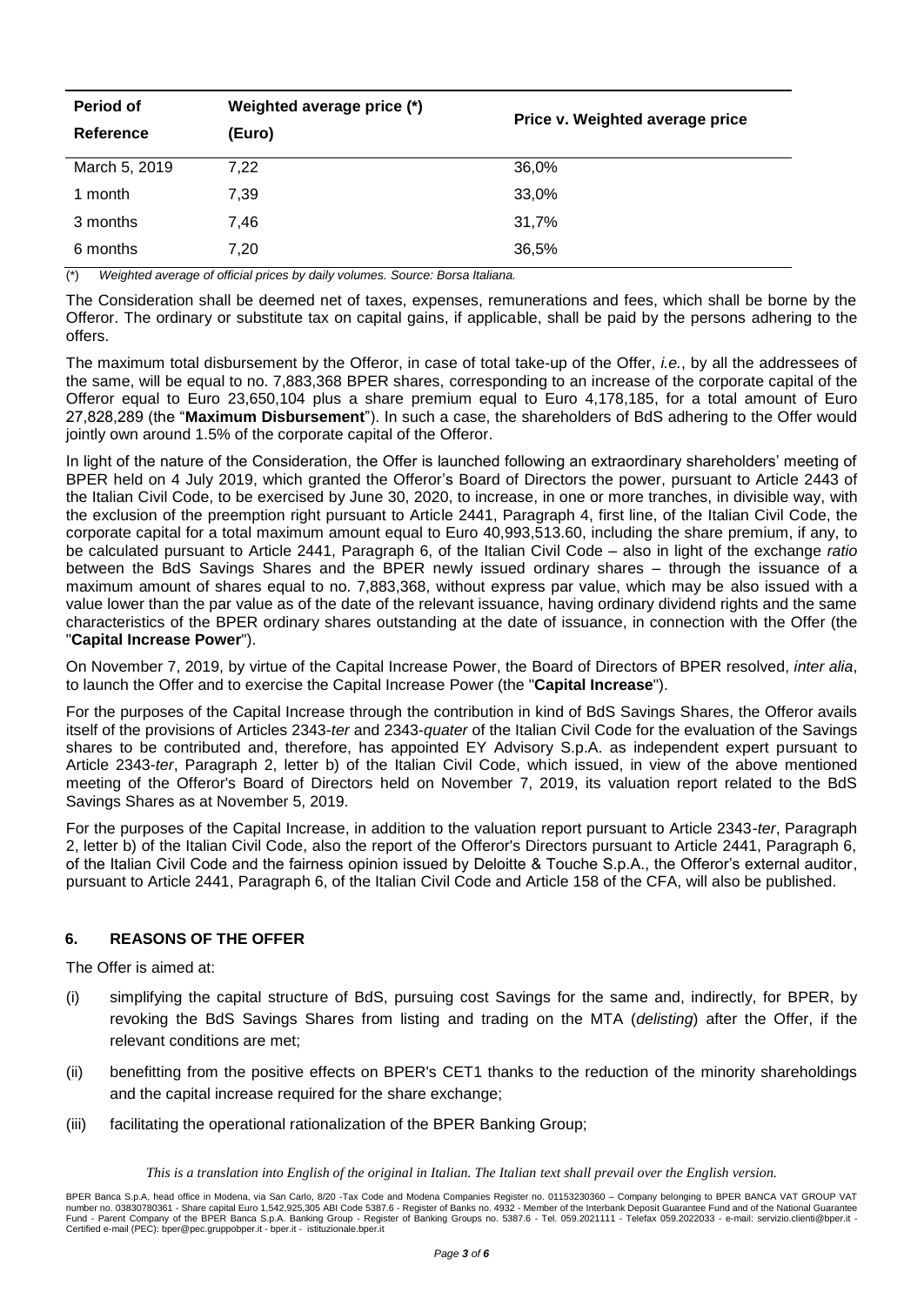(iv) allowing the holders of BdS Saving Shares to liquidate their investment in a security characterized by a lack of liquidity, offering in exchange BPER ordinary shares characterized by a higher market liquidity, less volatility and the related administrative rights.

# **7. INTENTION TO REVOKE FROM THE TRADING THE SHARES SUBJECT TO THE OFFER**

The Offer is aimed at promoting, where the conditions are met, the revocation of the BdS Savings Shares from the MTA listing (delisting).

At the end of the Offer, it is not excluded that there will be a shortage of free float such as not to ensure the normal trading of BdS Savings Shares. In this case, Borsa Italiana may suspend and/or revoke the BdS Saving Shares from listing and trading pursuant to Article 2.5.1 of Borsa Italiana Regulation, exception being made in case the Offeror decides to restore a free float suitable to ensure a regular trading trend.

In this regard, it should be noted that even in case of a lack of free float, the Offeror does not have the intention to put in place any measure aimed at restoring the minimum free float conditions for a regular performance of the trading of the BdS Savings Shares, being the Offeror not obliged in this regard.

If, at the end of the Offer, considering the number of BdS Savings Shares tendered to the Offer and taking into account, *inter alia*, the market conditions at that date, it is not possible to proceed with the delisting of the BdS Savings Shares, the Offeror may consider proposing to BdS' competent corporate bodies, without prejudice to the decisions of such bodies, the conversion of the BdS Savings Shares into BdS preferred shares not listed on any market.

In the event the BdS Savings Shares are revoked from listing and trading, it should be noted that the relevant owners, who have not adhered to the Offer, will become owners of financial instruments that are not traded on any regulated market, with consequent difficulties in liquidating their investment in the future.

Even in the absence of that revocation, if the conversion of the BdS Savings Shares into BdS preferred shares is approved, the owners of the BdS Savings Shares who have not adhered to the Offer, as well as - if the relevant conditions are met – those who have not exercised their withdrawal right, would be holders of financial instruments not traded on any regulated market, with consequent difficulties in liquidating their investment in the future.

# **8. CONDITIONS TO WHICH THE OFFER IS SUBJECT**

The completion of the Offer is not subject to the occurrence of specific conditions.

# **9. SHAREHOLDINGS IN THE ISSUER HELD BY THE OFFEROR, ALSO THROUGH LONG POSITIONS**

As of the date of this communication, the Offeror exercises direction and coordination activities over the Issuer and holds:

- (a) no. 43,981,509 ordinary shares, equal to 100% of the Issuer's share capital represented by ordinary shares;
- (b) no. 1,153,153 preferred shares, equal to approximately 98.7% of the Issuer's share capital represented by the preferred shares;
- (c) no. 3,221,414 Savings Shares, equal to approximately 48.8% of the Issuer's share capital represented by the Savings Shares.

The Offeror exercises the voting rights relating to the shares referred to in points (a) and (b) above.

Without prejudice to the foregoing, the Offeror does not hold any further shareholding (including in derivative financial instruments) conferring a long position on the Savings shares nor other financial products of the Issuer.

# **10. COMMUNICATIONS OR APPLICATIONS FOR AUTHORISATION**

The launch of the Offer is not in itself subject to a prior authorization.

*This is a translation into English of the original in Italian. The Italian text shall prevail over the English version.* For completeness, it should be noted that - in relation to the modifications to Article 5 of the Offeror's By-Laws, relating to the Capital Increase Power and the Capital Increase - the European Central Bank, with the authorisation dated May 31 and June 12, 2019, has ascertained, pursuant to Articles 56 and 61 of Legislative Decree no. 385

BPER Banca S.p.A, head office in Modena, via San Carlo, 8/20 -Tax Code and Modena Companies Register no. 01153230360 – Company belonging to BPER BANCA VAT GROUP VAT<br>number no. 03830780361 - Share capital Euro 1,542,925,305 Certified e-mail (PEC): bper@pec.gruppobper.it - bper.it - istituzionale.bper.it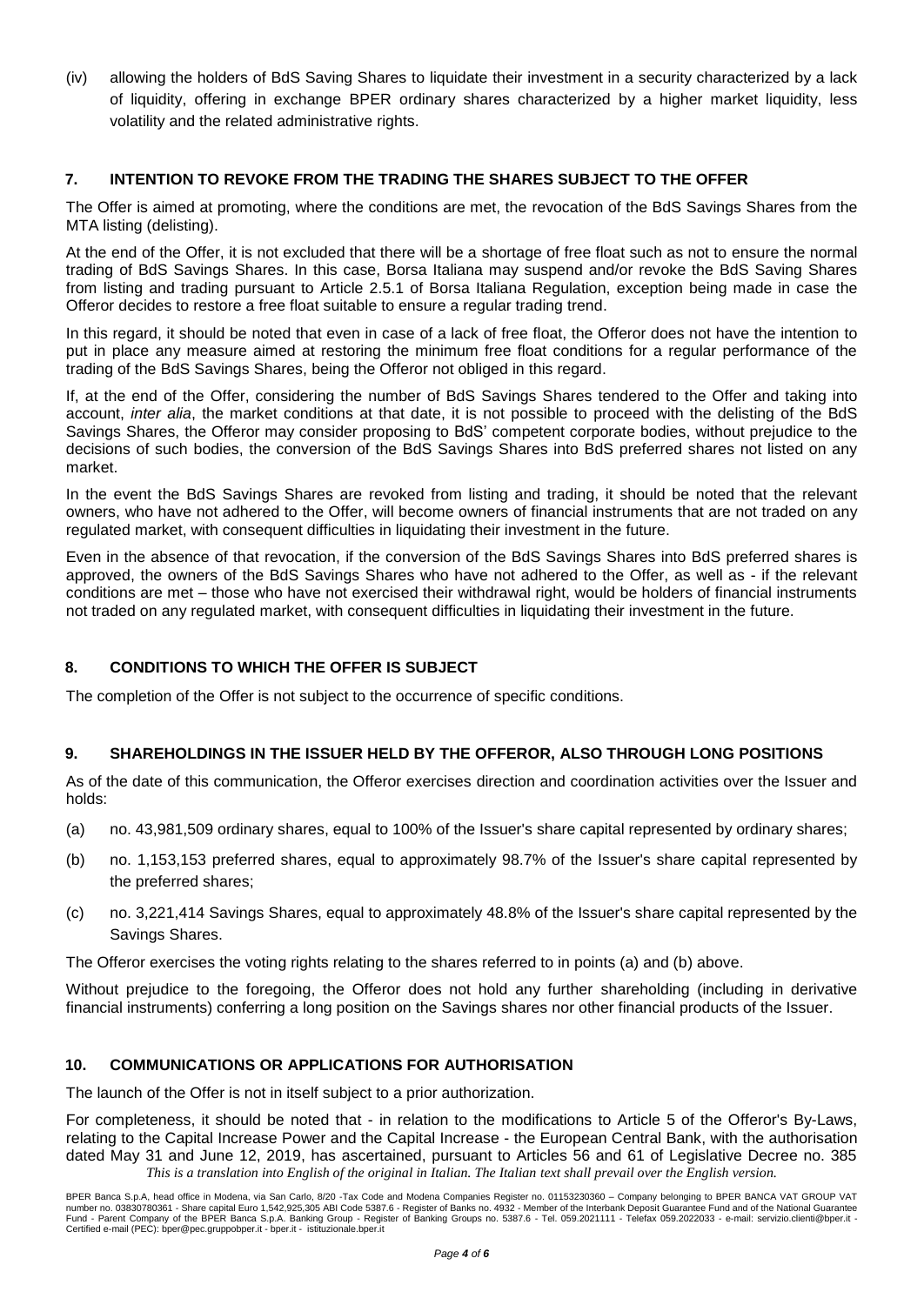dated September 1, 1993, that they are not in conflict with the principle of safe and prudent management.

# **11. PERIOD OF ADHESION**

The acceptance period for the Offer (the "**Acceptance Period**") will be agreed with Borsa Italiana pursuant to the applicable legal provisions and unless an extension occurs.

In compliance with the limits imposed by applicable legislation (and, in particular, within the limits and according to the procedures provided for by Article 43 of the Issuers' Regulation), the Offeror reserves the right to extend the Acceptance Period, the maximum duration of which may not exceed forty trading days, pursuant to Article 40, Paragraph 2, letter b), of the Issuers' Regulation.

The BdS Savings Shares tendered to Offer will remain bound to the Offer until the date of payment of the Consideration and the persons who adhered to the Offer may exercise all the patrimonial and administrative rights granted to the abovementioned BdS Savings Shares, but they shall not assign, in whole or in part, or in any case carry out disposal acts (including pledges or other encumbrances or restrictions) concerning the BdS Savings Shares tendered to the Offer. During the same period no interest on the Consideration will be due by the Offeror.

#### **12. MARKETS ON WHICH THE OFFER IS LAUNCHED**

The Offer is addressed, indistinctly and on equal terms, to all the owners of the BdS Savings Shares and will be exclusively promoted on the Italian market, the only market on which the BdS Savings Shares are listed.

The Offer will not be promoted or disseminated in the United States of America, Canada, Japan or Australia - or in any other country in which such distribution is not permitted without the authorisation of the relevant competent authorities (the "**Other Countries**") - using communication or international trade measures (including, but not limited to, the postal network, fax, telex, e-mail, telephone and internet) of the United States of America, Canada, Japan and Australia or the Other Countries - nor through any other structure of any of the financial intermediaries of the United States of America or Canada, Japan, Australia or the Other Countries, nor in any other way.

Copies of this communication, the Offer Document, or parts thereof, as well as a copy of any subsequent document that the Offeror will issue in relation to the Offer, are not sent and shall not be sent, nor in any way transmitted, or otherwise distributed, directly or indirectly, in the United States of America or to any *U.S. Person*, as defined by the *U.S. Securities Act* of 1933, as subsequently amended.

Neither this communication, nor the Offer Document, nor the subsequent documents that the Offeror will issue in relation to the Offer may be intended as an offer of financial instruments in the United States of America, Canada, Japan, Australia or the Other Countries. None of the financial instruments may be offered or sold in the United States of America - or Canada, Japan, Australia or the Other Countries - without specific authorization in accordance with the provisions of applicable local law of those States or of the Other Countries or without any exception from the same provisions.

Acceptance of the Offer by persons residing in Countries other than Italy may be subject to specific obligations or restrictions provided for by applicable law or regulations. It is the sole responsibility of the addressees of the Offer to comply with such rules and, therefore, before accepting the Offer, they shall verify the existence and the applicability of such provisions, by contacting their own consultants.

# **13. MODIFICATIONS TO THE OFFER**

In compliance with the limits imposed by applicable legislation and, in particular, with the limits and procedures set forth in Article 43 of the Issuers' Regulations, the Offeror reserves the right to make changes to the Offer no later than the day prior to the date established for the closing of the Acceptance Period. In the event of amendments to the Offer, the end of the Acceptance Period may not take place within a period of less than three working days from the date of publication of the amendment.

#### **14. WEBSITE**

The announcements and any document relating to the Offer will be published on the Offeror's website, www.bper.it, as well as on the Issuer's website, www.bancodisardegna.it.

*This is a translation into English of the original in Italian. The Italian text shall prevail over the English version.*

BPER Banca S.p.A, head office in Modena, via San Carlo, 8/20 -Tax Code and Modena Companies Register no. 01153230360 – Company belonging to BPER BANCA VAT GROUP VAT<br>number no. 03830780361 - Share capital Euro 1,542,925,305 Certified e-mail (PEC): bper@pec.gruppobper.it - bper.it - istituzionale.bper.it